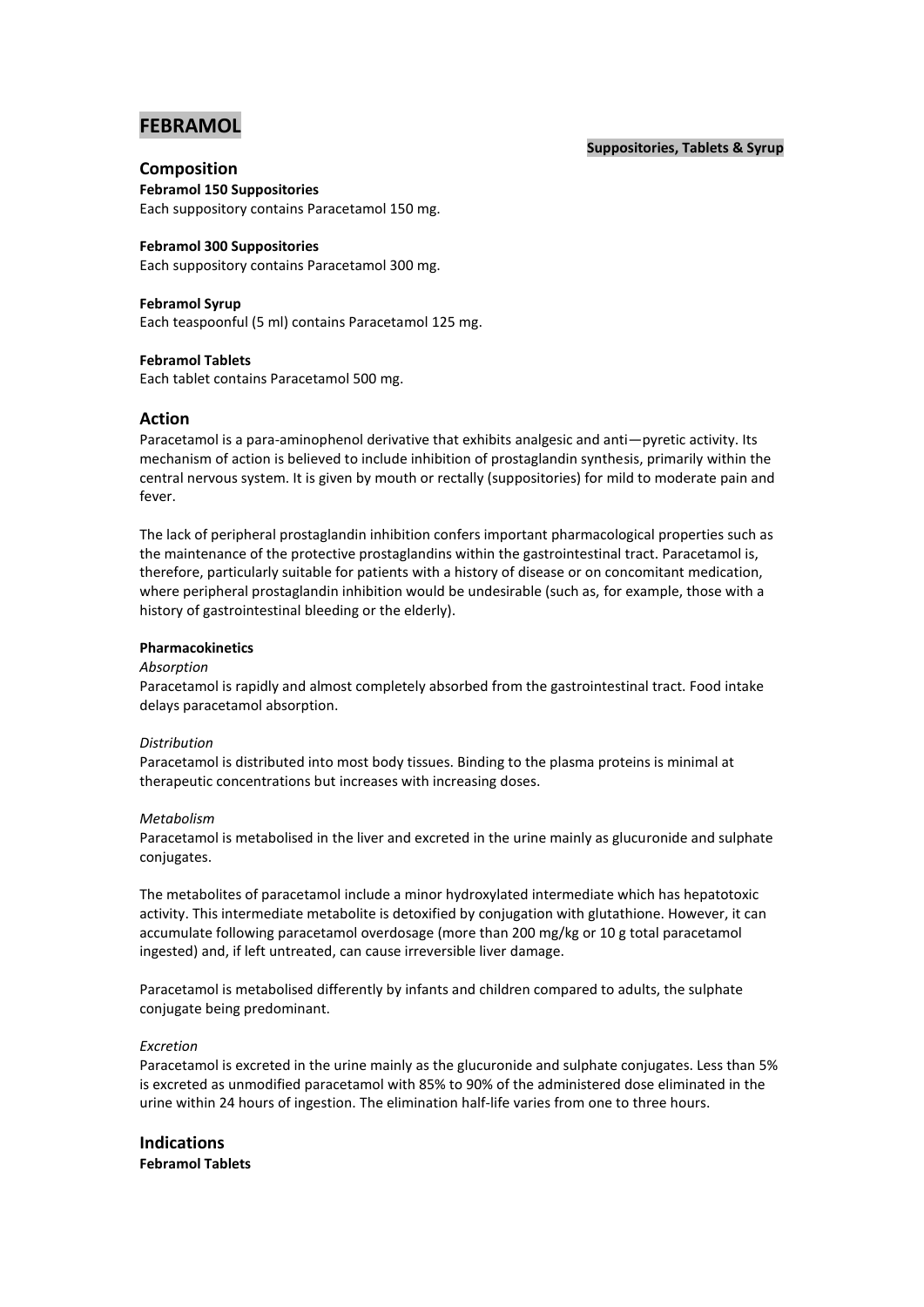For fast effective temporary relief of pain and discomfort associated with headache, muscular aches, period pain, arthritis/osteoarthritis, toothache, migraine, cold & flu symptoms, tension headache, sinus pain/headache and backache. Reduces fever.

#### **Febramol Suppositories**

For fast effective temporary relief of pain and discomfort associated with immunisation, earache, cold and flu symptoms, teething and headache. Reduces fever.

#### **Febramol Syrup**

For fast effective temporary relief of pain and discomfort associated with immunisation, earache, cold and flu symptoms, teething and headache. Reduces fever.

# **Contraindications**

Known hypersensitivity to Paracetamol.

## **Warnings**

#### **Renal and Hepatic impairment**

Patients who have been diagnosed with liver or kidney impairment must seek medical advice before taking this medication.

Underlying liver disease increases the risk of paracetamol-related liver damage. Patients who have been diagnosed with liver or kidney impairment must seek medical advice before taking this medication. If symptoms persist, medical advice must be sought. Keep out of sight and reach of children.

#### **Pregnancy**

#### *Category B*

Animal reproduction studies have failed to demonstrate a risk to the fetus and there are no adequate and well-controlled studies in pregnant women.

#### **Nursing Mothers**

Although Paracetamol appears in very low concentration in breast milk, risk-benefit must be considered before this drug is given to nursing mothers.

## **Adverse Reactions**

Adverse events from historical clinical trial data are both infrequent and from small patient exposure. Accordingly, events reported from extensive post-marketing experience at therapeutic/labeled dose and considered attributable are tabulated below by System Organ Class and frequency.

The following convention has been utilized for the classification of undesirable effects: very common (≥1/10), common (≥1/100, <1/10), uncommon (≥1/1,000, <1/100), rare (≥1/10,000, <1/1,000), very rare (<1/10,000), not known (cannot be estimated from available data).

Adverse event frequencies have been estimated from spontaneous reports received through postmarketing data.

| <b>Frequency</b> | <b>Undesirable Effect</b>                                                                                                   | <b>Body System</b>                              |
|------------------|-----------------------------------------------------------------------------------------------------------------------------|-------------------------------------------------|
| Very rare        | Thrombocytopenia                                                                                                            | Blood and lymphatic system disorders            |
| Very rare        | Anaphylaxis<br>Cutaneous hypersensitivity<br>reactions including skin rashes,<br>angioedema and Stevens<br>Johnson syndrome | Immune system disorders                         |
| Very rare        | Bronchospasm                                                                                                                | Respiratory, thoracic and mediastinal disorders |
| Very rare        | <b>Hepatic dysfunction</b>                                                                                                  | Hepatobiliary disorders                         |

## **Precautions**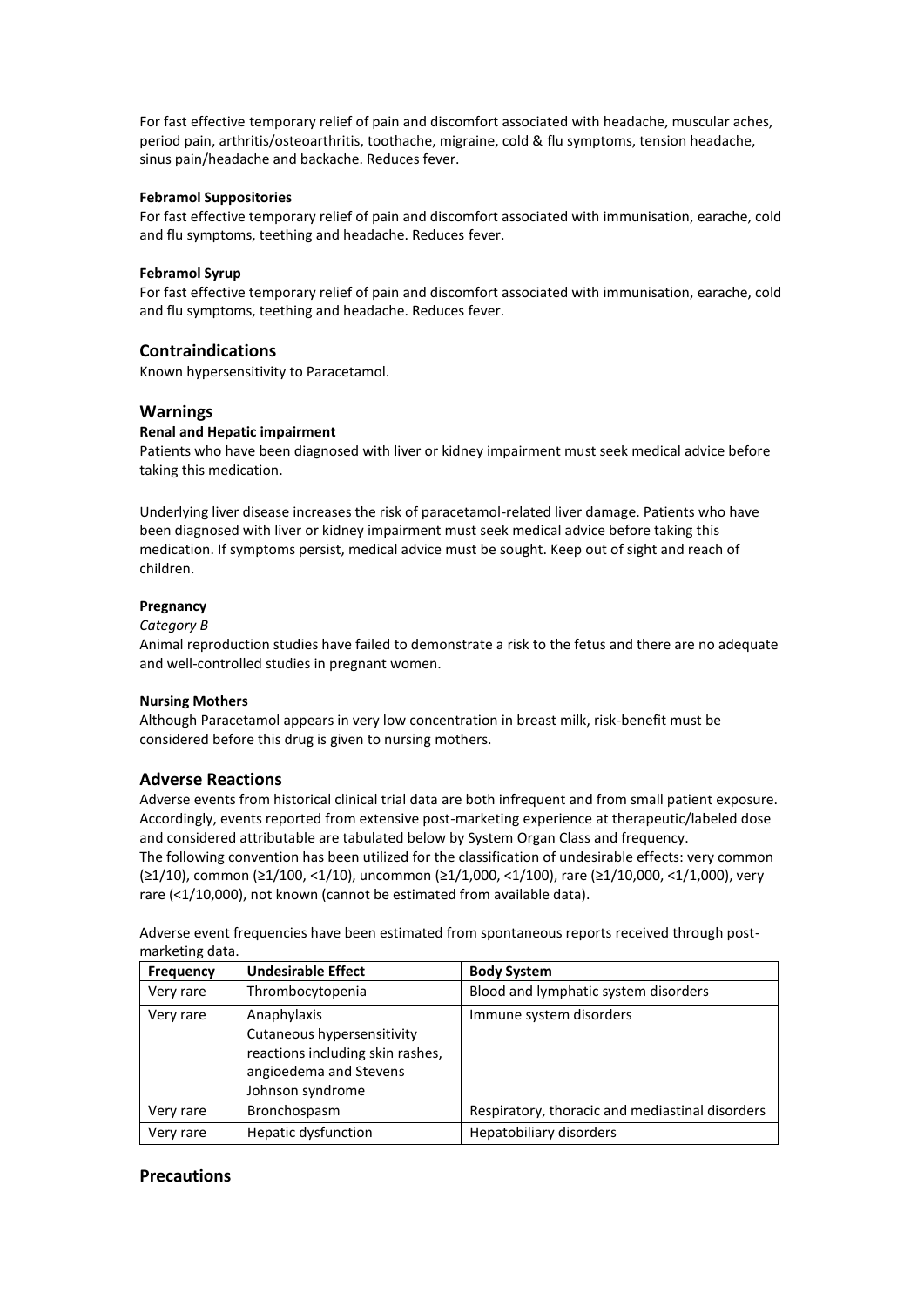If a sensitivity reaction occurs, discontinue use. Paracetamol should be given with care to patients with impaired kidney or liver function.

## **Drug Interactions**

#### *Paracetamol/ Oral Anticoagulants*

Regular administration of Paracetamol may enhance the activity of coumarin anticoagulants, when given concurrently. Occasional doses have no significant effect.

#### *Paracetamol/ Hepatic Enzyme-inducing Agents*

Concurrent administration of enzyme inducers and Paracetamol may decrease the therapeutic effect of Paracetamol, probably because of increased metabolism resulting from induction of hepatic microsomal enzyme activity.

#### *Paracetamol/ Salicylates/ Other Non-steroidal Anti-inflammatory Drugs*

Chronic high-dose administration of Paracetamol with salicylates and/or other non-steroidal antiinflammatory drugs increases the risk of analgesic nephropathy.

#### *Paracetamol/ Zidovudine*

Paracetamol may competitively inhibit hepatic glucuronidation of zidovudine and decrease its clearance from the body. Zidovudine may also inhibit the hepatic glucuronidation of Paracetamol. Concurrent use should be avoided, because the toxicity of either or both medications may be potentiated.

#### **Diagnostic Interference**

#### *Blood Glucose*

Blood glucose determinations, when measured by the glucose oxidase/peroxidase method, may be falsely decreased; but probably not when measured by the hexokinase/glucose-6-phosphate dehydrogenase (G6PD) method.

#### *Serum Uric Acid*

Falsely increased serum uric acid values may occur when the phosphotungstate uric acid test method is used.

#### *Urine 5-Hydroxyindoleacetic Acid (5-HIAA)*

Qualitative screening tests using nitrosonaphthol may produce false-positive test results. The quantitative test is unaffected.

#### *Pancreatic Function Test using Bentiromide*

Administration of Paracetamol prior to the bentiromide test will invalidate the test results, because Paracetamol is also metabolized to an arylamine and will therefore increase the apparent quantity of para-aminobenzoic acid (PABA) recovered. It is recommended that Paracetamol be discontinued at least three days prior to administration of bentiromide.

## **Dosage and Administration**

**Tablets**  *Adults* 1-2 tablets or caplets every 4-6 hours, as required. Do not exceed 8 tablets or caplets per day.

# *Children 6-12 Years of Age* 1/2 -One tablet every 4-6 hours, as required The child should not receive more than 5 doses during 24 hours.

**Syrup** *Children*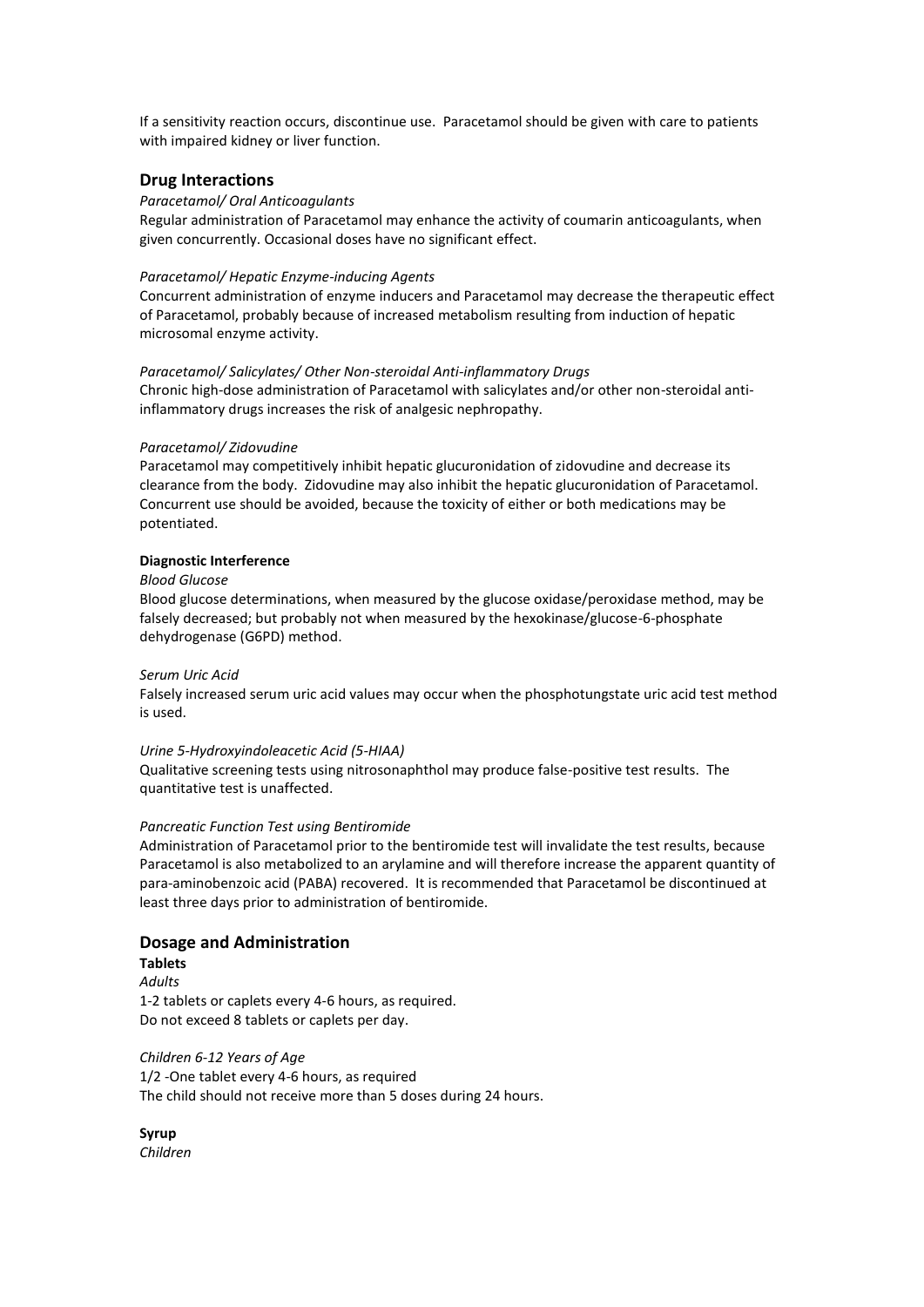| Age               | <b>Dosage</b>    |                       |
|-------------------|------------------|-----------------------|
| $0 - 4$<br>months | 2 <sub>m</sub>   | up to 4-5 times daily |
| 4-12 months       | 3 <sub>ml</sub>  | up to 4-5 times daily |
| $1 - 2$<br>vears  | 5 <sub>m</sub>   | 4-5 times daily       |
| $2 - 4$<br>vears  | 6 ml             | 4-5 times daily       |
| $4-6$<br>vears    | 10 <sub>m</sub>  | 4-5 times daily       |
| $6-9$<br>vears    | $13 \text{ ml}$  | 4-5 times daily       |
| 9-10 years        | 15 <sub>ml</sub> | 4-5 times daily       |

#### *Adults*

20 ml every 4-5 hours. *"Note: Do not exceed 4 grams of Paracetamol (166 ml) in any 24-hour period."*

## **Suppositories**

*Infant 150 Suppositories* Up to 3 years one suppository up to 5 times daily

*Children's 300 Suppositories*

3-6 years 1 suppository 4-5 times daily 6-11 years 2 suppositories 4-5 times daily

## **Over Dosage**

#### **Manifestations**

In massive over dosage, Paracetamol may cause hepatic toxicity. Early symptoms following a potentially hepatotoxic overdose may include nausea, vomiting, diaphoresis, and general malaise. Clinical and laboratory evidence of hepatic toxicity may not be apparent until 48-72 hours postingestion.

Serious toxicity or fatalities are extremely infrequent in children, possibly due to differences in the way they metabolize Paracetamol. An acute overdose of less than 150 mg/kg body weight in children has not been associated with hepatic toxicity.

# **Treatment**

## *Adults and Adolescents*

Regardless of the quantity of Paracetamol reported or assumed to have been ingested, Nacetylcysteine should be administered immediately, if 24 hours or less has elapsed from the time of ingestion.

An initial dose of 150 mg N-acetylcysteine/kg body weight infused I.V. in 200 ml of 5% Dextrose Injection over 15 minutes. This followed by I.V. infusion of 50 mg N-acetylcysteine/kg body weight in 500 ml of 5% Dextrose Injection over the next 4 hours, and 100 mg N-acetylcysteine/kg body weight in 1 litre of 5% Dextrose Injection over the next 16 hours (providing a total dose of 300 mg/kg body weight of N-acetylcysteine over 20 hours).

In addition to N-acetylcysteine administration, it is recommended that the stomach be emptied promptly by lavage, or by induction of emesis with syrup of ipecac.

A serum Paracetamol assay should be obtained as early as possible, but not less than 4 hours following ingestion.

Liver function tests should be performed initially, and repeated at 24-hour intervals.

## *Children*

Induce emesis-using syrup of ipecac.

A serum Paracetamol assay should be obtained as soon as possible, but not less than 4 hours following ingestion. If the assay indicates that, more than 150 mg/kg body weight has been ingested,